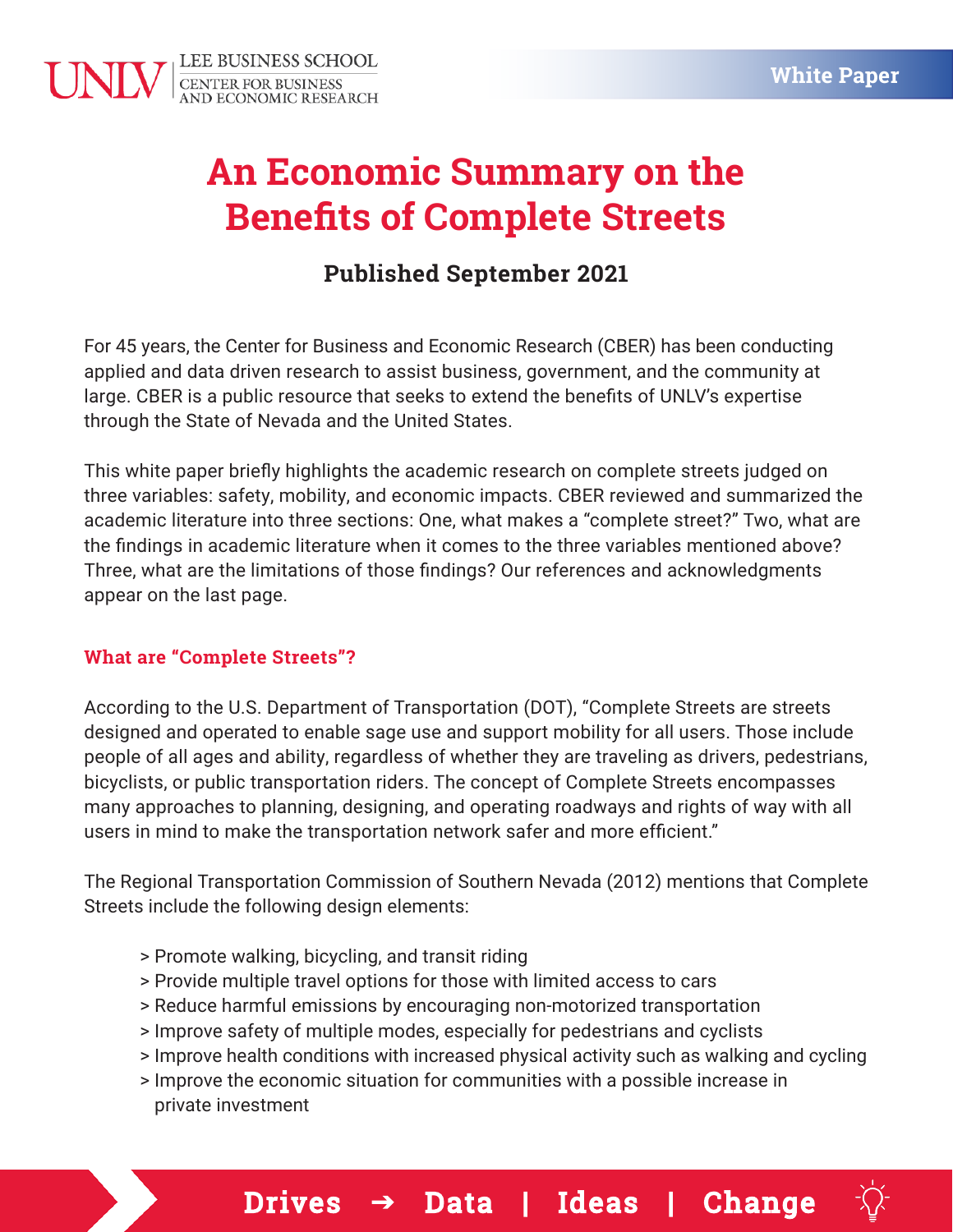#### **FINDINGS: Impacts of "Complete Streets"**

CBER focuses on the following three impacts of Complete Streets:

#### **(1) Safety**

Complete Streets reduce accidents through comprehensive safety improvements. According to a study, designing streets for pedestrian travel can reduce accidents by about **70 percent**, and safer conditions created by complete streets projects avoided a total **of \$18.1 million**  in collision and injury costs in one year alone (Smart Growth America, 2015). Smart Growth America's statistics incorporate **37** Complete Streets projects, with one of the cases being in Reno, Nevada. Wells Avenue in Reno experienced a **45 percent** decline in collisions from **128 to 71** after the Complete Streets project, and injuries related to collisions also fell from **45 to 18**. The value of Reno's safer conditions within one year's time **(\$5.8 million)** exceeded its entire project cost **(\$4.5 million)**. In Florida, a Complete Streets policy contributed to decreases in the pedestrian fatality rate by **0.5 percent** per quarter (Porter et al., 2018). This is important as Nevada has the **7th** highest pedestrian fatalities per 100,000 population with 1.34, above the U.S. average (including the District of Columbia) of **0.90** (Spotlight on Highway Safety, 2021).

Complete Streets with bicycle facilities also contribute to reduce bicycle-motor vehicle crashes. Hamann and Peek-Asa (2013) found that the presence of an on-road bicycle facility reduces crash risk by as much as **60 percent** with a bicycle lane or shared lane and **38 percent** with bicycle-specific signs by analyzing crash data from the Iowa Department of Transportation from 2007 to 2010. Smart Growth America (2015) also reported that the rate of collision among bicyclists decreased from **2.5 to 0.6** collisions per 100 bicycle trips after the Complete Streets changes.

#### **(2) Mobility**

Complete Streets projects provide mobility for all modes of transportation and encourage more multimodal travel. Smart Growth America (2015) found that **3** out of **9** Complete Streets projects showed increases in trips by all three modes. Three other projects posted increased number of bike and pedestrian trips but decreased number of auto travels. For example, in Long Beach, California, one year after construction, bicycle volumes increased **33 percent** and pedestrian activity also increased by about **13 percent**. This is important in that the disabled and elderly can navigate streets more efficiently as they likely have limited access to automobiles (Clifton et al., 2014).

Complete Streets also reduces motor vehicle travel times by increasing the accessibility of other modes of travel. Zlatkovic at el., (2019) estimated that increased street connectivity can also result in a significant reduction in network travel times and delays, ranging between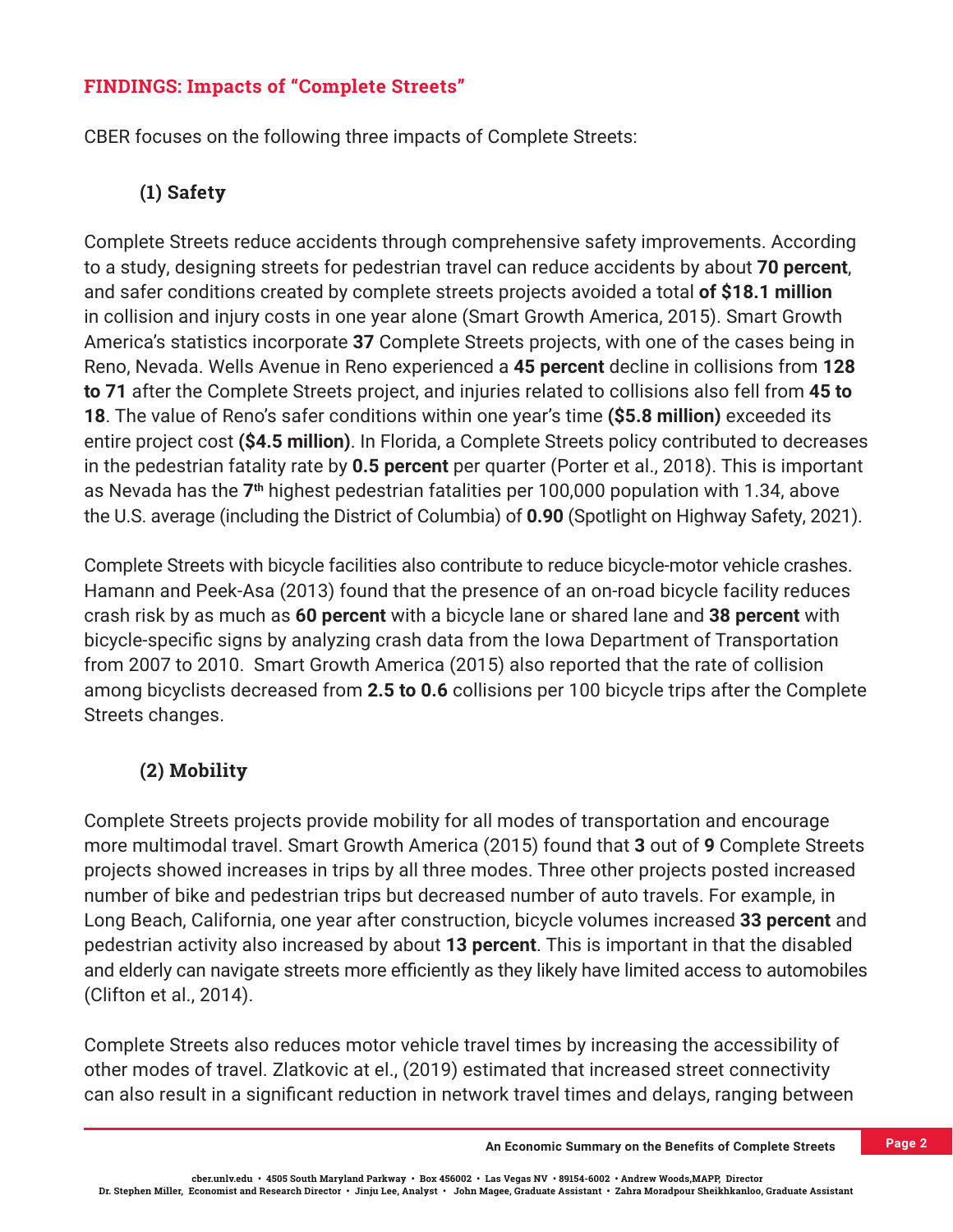**9 and 24 percent** with a more balanced distribution of traffic flows. The weighted average elasticity of vehicle travel with respect to intersection density and street connectivity is **-0.12**, while the elasticities of walking and transit use were **0.39** and **0.23**, respectively (Ewing and Cervero, 2010). That is, a **1 percent** increase in intersection density and street connectivity, results in a **0.12 percent** decrease in vehicle travel but **0.39** and **0.23** percent increases in walking and transit use, respectively. The authors also insisted that short blocks and many interconnections shorten travel distances.

### **(3) Economic**

Complete Streets reduces the average cost of individual's transportation spending. Residents in Dallas, TX estimated to save an average of **\$9,026** annually by taking transit instead of driving, and those in Cleveland, OH estimated to save an average of **\$9,576** (Smart Growth America, 2016).

Greater walkability associates with market-value increases for office, retail, and residential properties (Pivo and Fisher, 2011). The authors discovered that a one-unit gain in Walk Score can result in value premiums for office, retail, and apartment properties of **0.9, 0.9 and 0.1 pe**r**cent**, respectively. Moreover, walkable and well-connected areas can increase tourism (Steuteville, 2021).

Walkable places tend to make positive contribution to labor productivity and economic outcomes (Rohani and Lawrence, 2017). Walking and cycling improvements enhance access to education and employment opportunities, particularly for lower-wage employees as they likely have limited access to a car (Litman, 2021). The author maintained that higher accessibility for non-drivers not only helps achieve social equity but also increases lower-wage labor pool in walkable places, which can reduce business costs and increase productivity and competitiveness. It is estimated that bicycle and pedestrian projects produce **9.6 to 11.4 jobs** per million dollars spent compared to only **7.8 jobs** created by road only projects (Garett-Peltier, 2011). Smart Growth America (2015) noted that **six out of seven** communities reported increases in businesses after Complete Streets projects, and two communities also reported increased retail sales. For instance, the City of Lancaster, CA invested **\$11.5 million** for redesigning streets in downtown, which attracted **\$130 million** in private investment, resulting in almost doubling tax revenues, **\$273 million** in additional economic output, and created **48** new businesses and **802** permanent jobs (CNU, n.d.). Moreover, retail sales also skyrocketed by **96** percent after its redesign (Smart Growth America, 2015).

Complete Streets can contribute to an individual's increased physical activity via walking and bicycling, in turn, helping reduce obesity and risk of chronic disease, which leads to reduce healthcare spending (Jordan and Ivey, 2021; Smart Growth America, 2015). Srinivasan, O'Fallon, and Dearry (2003) argued that the burden of illness is greater among minorities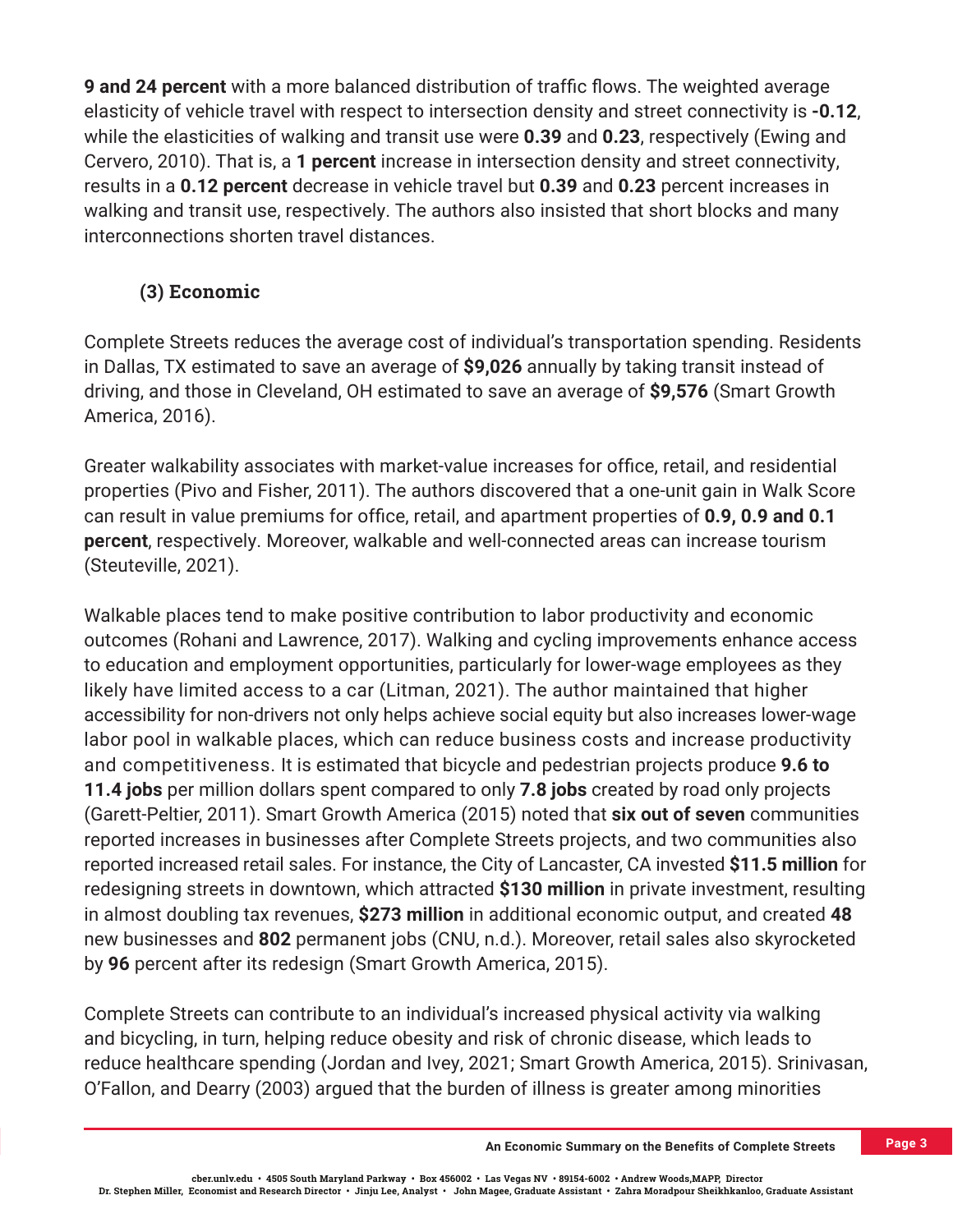and low-income communities. Estimated medical spending related to obesity was as high as **\$147 billion** in 2008, about **10 percent** of all medical costs, and obese individuals tended to spend **41.5 percent** higher medical spending when comparing to healthy-weight individuals (Hammond and Levine, 2010).

## **Limitations**

Although there are various benefits especially for pedestrians and bicyclists, certain design elements of Complete Streets intend to slow traffic of motor vehicles. According to the U.S. Census Bureau's American Community Survey, a majority of commuters in Clark County **(78.8 percent)** use their automobiles to get to work and their average one-way commute takes **25.9 minutes**. This implies that Las Vegas has a widely dispersed population, and we must therefore carefully approach how to implement the policies of Complete Streets. The policies should be developed in a way that benefits both non-motorized and motorized travelers. According to our calculation, Clark County's population density was **287.3** per square mile in 2019, much lower than New York City **(27,660)** and Chicago **(11,852)** where Complete Streets and public transportation are well-developed with its high population density.

Safety is also a key factor for promoting uses of Complete Streets. Zhu and Lee (2008) found that despite higher neighborhood-level walkability, the Hispanic students' surroundings had higher crash and crime rates with poor street conditions. The authors concluded that Hispanic children are more likely to live in unsafe area despite higher walkability, while lower walkable areas are perceived to be safer. This invites the question of limitations in enhancing safety in neighborhoods where pedestrian safety is one of many concerns.

# **Conclusion**

We conclude that Clark County should consider implementing Complete Streets policies as they bring a variety of safety, mobility, and economic benefits that were briefly mentioned above. Although Clark County's density level is **287.3** per square mile, certain unincorporated towns and municipals in Clark County post higher levels of population density, ranging from **2,500** in City of North Las Vegas to **6,700** in Spring Valley. Therefore, implementing Complete Streets policies should be more focused on the areas with higher floating and residential populations with an economic anchor that invites density. Areas where complete streets may work well is where there is density due to an economic anchor. Examples include academic facilities such as the UNLV main campus along Maryland Parkway or one of the College of Southern Nevada campuses, sport facilities such as the Raiders Stadium, and workforce hubs such as the Las Vegas Medical District, downtown Summerlin, around the Las Vegas Strip, and UNLV Harry Reid Tech Park.

To find out which areas in Clark County should be prioritized for Complete Streets, CBER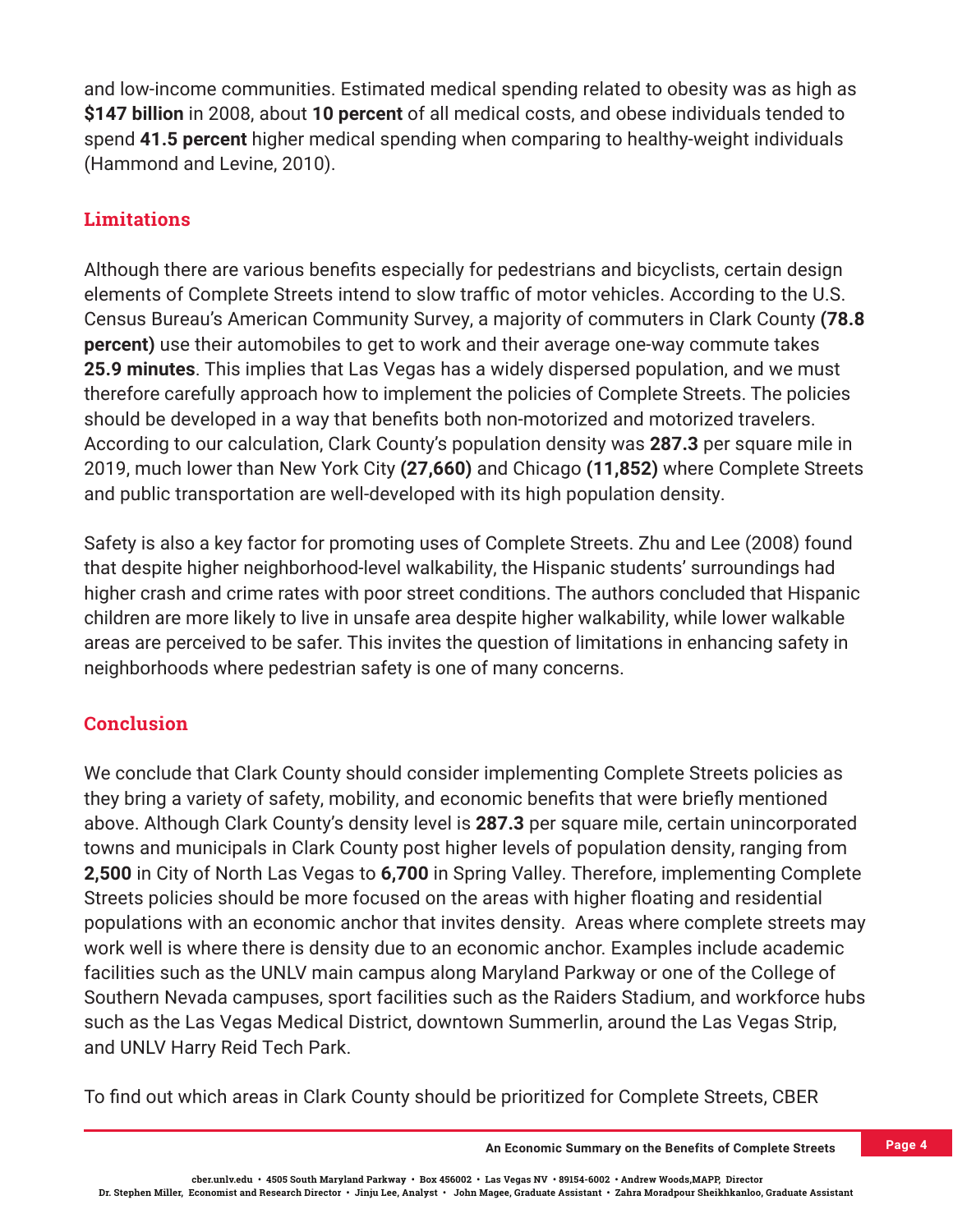needs further research in cost benefit analysis and impact studies for specific areas for example. Complete Streets are also recommended to be taken care of to encourage active and longterm use. High crime rates and poor conditions will bring undesired outcomes, such as lower usage of the streets despite high investment costs by the taxpayer.

#### **References**

Clifton, K., Bronstein, S., and Morrissey, S. (2014). *The Path to Complete Streets in Underserved Communities Lessons from U.S. Case Studies.* Portland State University. https://activelivingresearch.org/sites/activelivingresearch.org/files/Clifton\_Path\_to\_Complete\_Streets\_Underserved\_Communities\_Oct2014.pdf.

CNU (n.d.). *Lancaster Boulevard.* https://www.cnu.org/what-we-do/build-great-places/lancaster-boulevard.

Ewing, R., and Cervero, R. (2010). *Travel and the Built Environment.* Journal of the American Planning Association, 76 (3), 265-294. https://doi.org/10.1080/01944361003766766.

Garrett-Peltier, H. (2011). *Pedestrian and Bicycle Infrastructure: A National Study of Employment Impacts.* Political Economy Research Institute, University of Massachusetts, Amherst. https://peri.umass.edu/publication/item/427-pedestrian-and-bicycle-infrastructure-a-national-study-of-employment-impacts.

Hamann, C., and Peek-Asa, C. (2013). *On-road Bicycle Facilities and Bicycle Crashes in Iowa, 2007–2010.* Accident Analysis & Prevention, 56, 103–109. https://doi.org/10.1016/j. aap.2012.12.031.

Hammond, R., and Levine. (2010). *The Economic Impact of Obesity in the United States*. Diabetes, Metabolic Syndrome and Obesity: Targets and Therapy, Volume 3, 285–295. https://doi. org/10.2147/dmso.s7384

Litman, T. (2021). *Evaluating Active Transport Benefits and Costs: Guide to Valuing Walking and Cycling Improvements and Encouragement Programs.* Victoria Transport Policy Institute. https://www.vtpi.org/nmt-tdm.pdf.

Pivo, G., and J. D. Fisher (2011). *The Walkability Premium in Commercial Real Estate Investments.* Real Estate Economics, Volume 39, Issue 2, p. 185-219. https://doi.org/10.1111/j.1540- 6229.2010.00296.x.

Porter, J. M., Rathbun, S. L., Bryan, S. J., Arseniadis, K., Caldwell, L. P., Corso, P. S., Lee, J. M., and Davis, M. (2018). *Law accommodating nonmotorized road users and pedestrian fatalities in Florida, 1975 to 2013.* Journal of Public Health, 108(4), 525–531. https://doi.org/10.2105/ ajph.2017.304259.